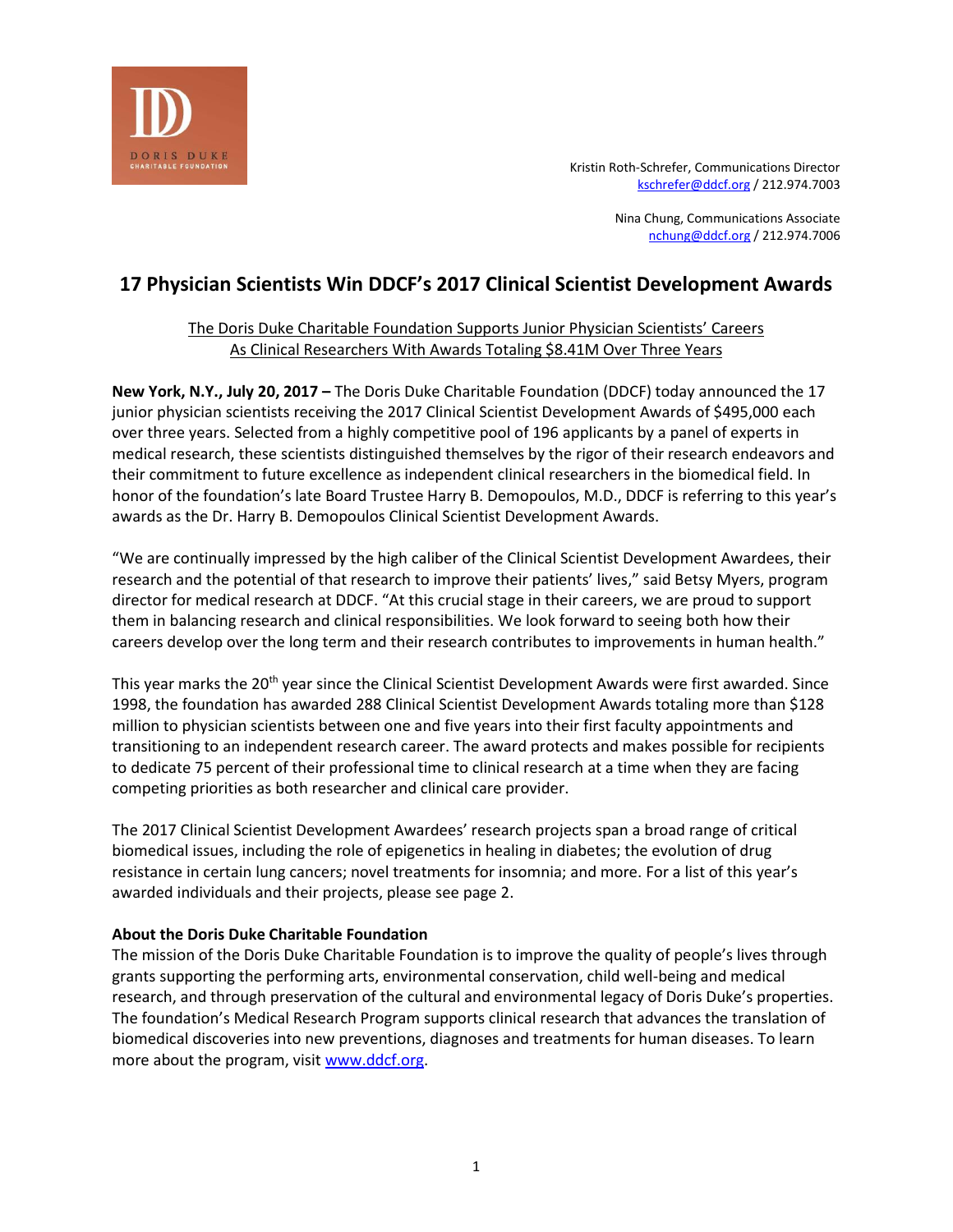#### **2017 CLINICAL SCIENTIST DEVELOPMENT AWARDEES**

#### **Andrew J. Aguirre, M.D., Ph.D.**

Instructor in Medicine *Dana-Farber Cancer Institute* Project name: Understanding Therapeutic Efficacy and Resistance in Patients with Metastatic Pancreatic Ductal Adenocarcinoma Disease area: Oncology

#### **Ajai A. Dandekar, M.D., Ph.D.**

Assistant Professor of Medicine *University of Washington*  Project name: Genomic and quorum sensing adaptation of Pseudomonas aeruginosa in cystic fibrosis Disease area: Pulmonary disease

#### **Jennifer A. Downs, M.D., Ph.D.**

Friedman Family Research Scholar in Pediatric Infectious Diseases, Assistant Professor of Medicine and Assistant Professor of Microbiology and Immunology *Weill Cornell Medicine* Project name: Longitudinal Study of the Effect of Praziquantel Treatment of Schistosoma mansoni on the Female Genital Mucosal Immune System and Microbiome Disease area: Infectious disease

#### **Katherine A. Gallagher, M.D.**

Assistant Professor *University of Michigan* Project name: Epigenetic Regulation of Diabetic Wounds Promotes Chronic Inflammation and Prevents Healing Disease area: Endocrinology and metabolic diseases

#### **Aaron Hata, M.D., Ph.D.**

Instructor in Medicine *Massachusetts General Hospital* Project name: Comprehensive assessment of the evolution of acquired drug resistance in EGFR mutant non-small cell lung cancer Disease area: Oncology

#### **Jimmy L. Holder, M.D., Ph.D.**

Assistant Professor of Pediatrics *Baylor College of Medicine* Project name: Systematic search for targeted therapeutic entry points for SYNGAP1 hapolinsufficiency implications for neurodevelopmental disorder therapies Disease area: Neurology

#### **Lori R. Holtz, M.D.**

Assistant Professor of Pediatrics *Washington University* Project name: Transmission and development of the human infant virome Disease area: Pediatrics

#### **Marcin Imielinski, M.D., Ph.D.**

Assistant Professor of Pathology and Laboratory Medicine and Assistant Professor of Computational Genomics *Weill Cornell Medicine* Project name: Epigenetic landscapes of rearranged driver-negative cancers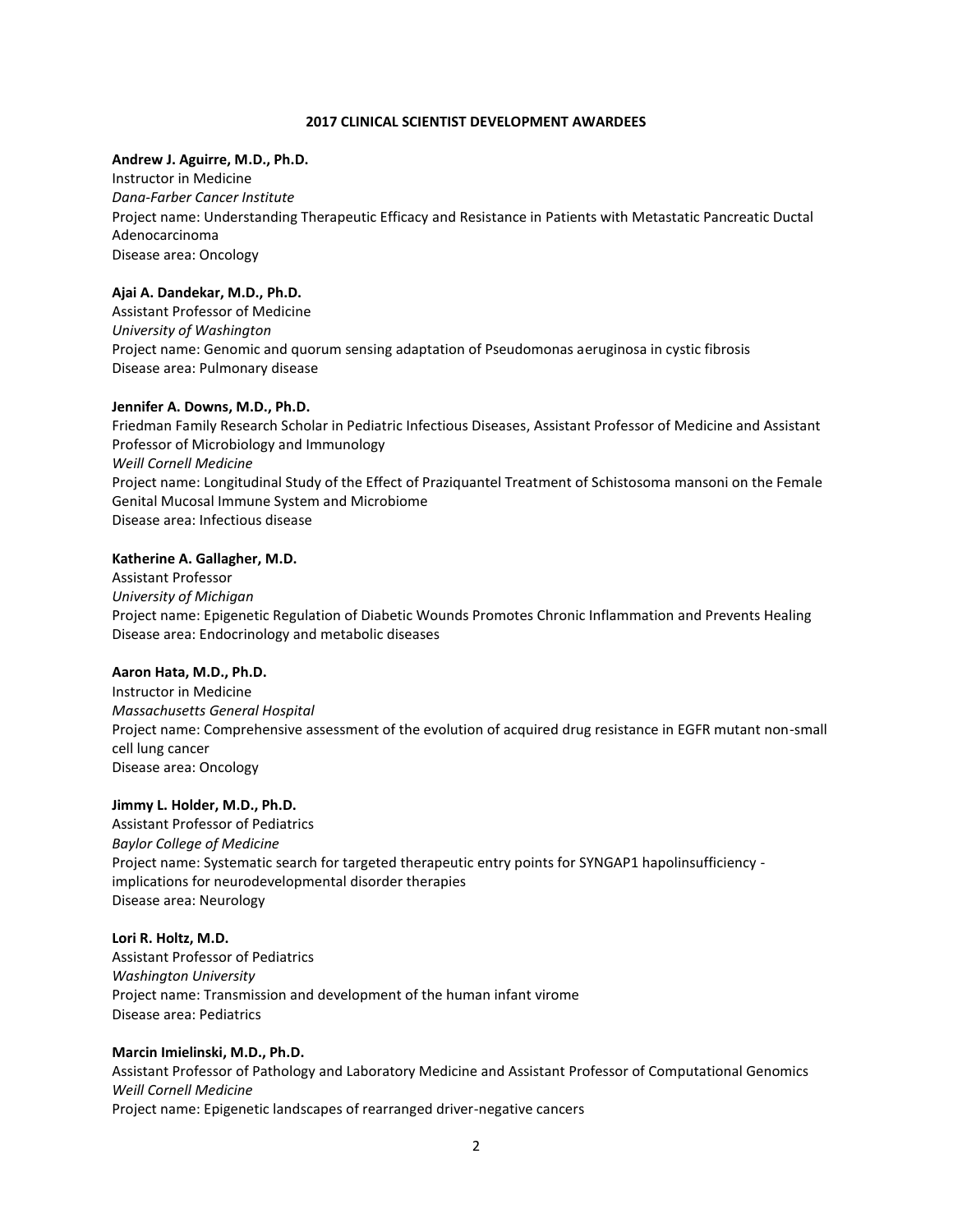Disease area: Oncology

#### **Joanne M. Kahlenberg, M.D., Ph.D.**

Assistant Professor *University of Michigan* Project name: A new paradigm in cutaneous lupus: dissecting the interplay between interferons and Staphylococcus aureus Disease area: Rheumatology

#### **Matthew S. Kayser, M.D., Ph.D.**

Assistant Professor *University Of Pennsylvania* Project name: Identifying biomarkers of treatment response in insomnia and depression with a metabolomics platform Disease area: Psychiatry

#### **Andrew A. Lane, M.D., Ph.D.**

Assistant Professor of Medicine *Dana-Farber Cancer Institute* Project name: Therapeutic targeting of the acute myeloid leukemia stem cell Disease area: Hematological diseases

#### **Jaimie P. Meyer, M.D., M.S.**

Assistant Professor of Medicine *Yale University* Project name: Developing and Testing the Effect of an Integrated Patient-Centered HIV Prevention Decision Aid on PrEP Uptake among Women who use Drugs Entering Treatment Disease area: Infectious disease

#### **Jeniel E. Nett, M.D., Ph.D.**

Assistant Professor *University of Wisconsin*  Project name: Impairment of Neutrophil Function by Biofilms on Medical Devices Disease area: Infectious disease

### **Tiffany C. Scharschmidt, M.D.**

Assistant Professor of Dermatology *University of California San Francisco* Project name: Elucidating the role of commensals in atopic dermatitis Disease area: Immunology

#### **Jennifer P. Stevens, M.D.**

Assistant Professor *Beth Israel Deaconess Medical Center* Project name: A new approach to patient safety: identifying risky clinical states to reduce preventable harms for hospitalized patients Disease area: Critical Care/Emergency Medicine

#### **Sara L. Van Driest, M.D., Ph.D.**

Assistant Professor *Vanderbilt University Medical Center* Project name: New Approaches to Precision Dosing for Special Populations Disease area: Pediatrics